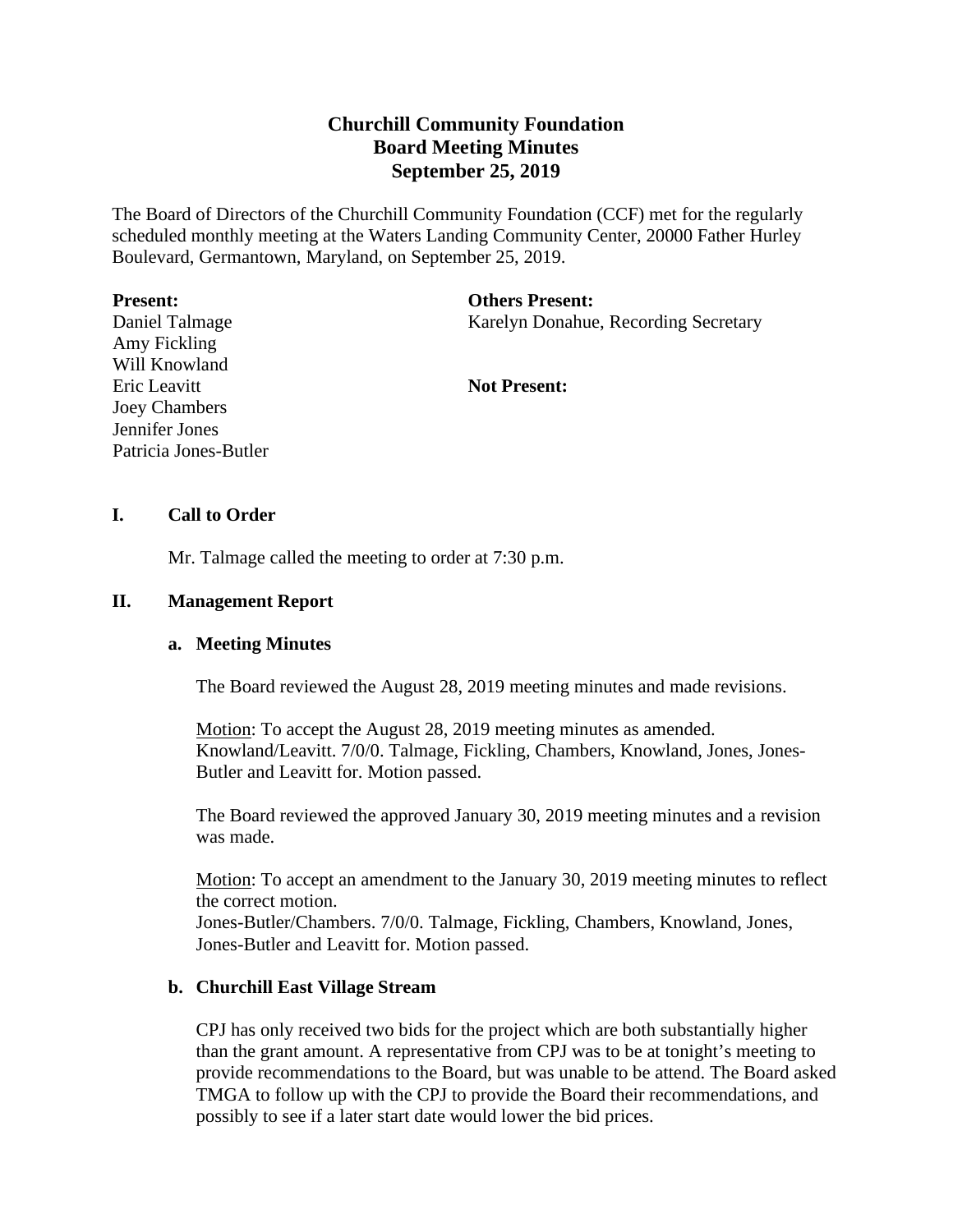# **c. 2020 Operating Budget**

The Board reviewed the Foundation's 2020 proposed budget. The proposed budget was distributed to all sub-associations and there have been no comments received.

Motion: To approve the 2020 operating budget as presented. Knowland/Jones. 7/0/0. Talmage, Fickling, Chambers, Knowland, Jones, Jones-Butler and Leavitt for. Motion passed.

## **d. Water Quality Summary**

Mr. Knowland reported that Ms. Kreidler has started working on the project and that the sampling she provided was very well put together (section by section while highlighting the most recent results). A contract will be finalized.

## **e. Amethyst Monitoring**

The Board discussed the bids received from CPJ (1 year) and KCI (3 years).

Motion: To accept the proposal from KCI for three years of Amethyst Stream monitoring for an amount not to exceed \$25,226.22. Knowland/Leavitt. 6/0/1. Talmage, Chambers, Knowland, Jones, Jones-Butler and Leavitt for. Fickling abstained. Motion passed.

The Board asked TMGA to (1) check the Amethyst grant to see the start date and the duration of the monitoring, (2) negotiate the length and price of the contract with KCI dependent on the grant requirements, and (3) determine the line item to be used from the operating budget.

## **f. Tree-Mendous Maryland**

The Board discussed the program and decided that no trees needed to be ordered at this time. The Board asked for TMGA to ask Jim Fetchu of CPJ to provide a list of trees and shrubs that the Foundation should be using to keep in line with the landscaping.

## **g. Honey Bees**

The Board discussed the project sponsored by University of Maryland to increase the honeybee population. The Board decided to skip this as there was some concern with the bees. However, they asked that Mr. Siefert talk to the sub-associations to see if they have any interest.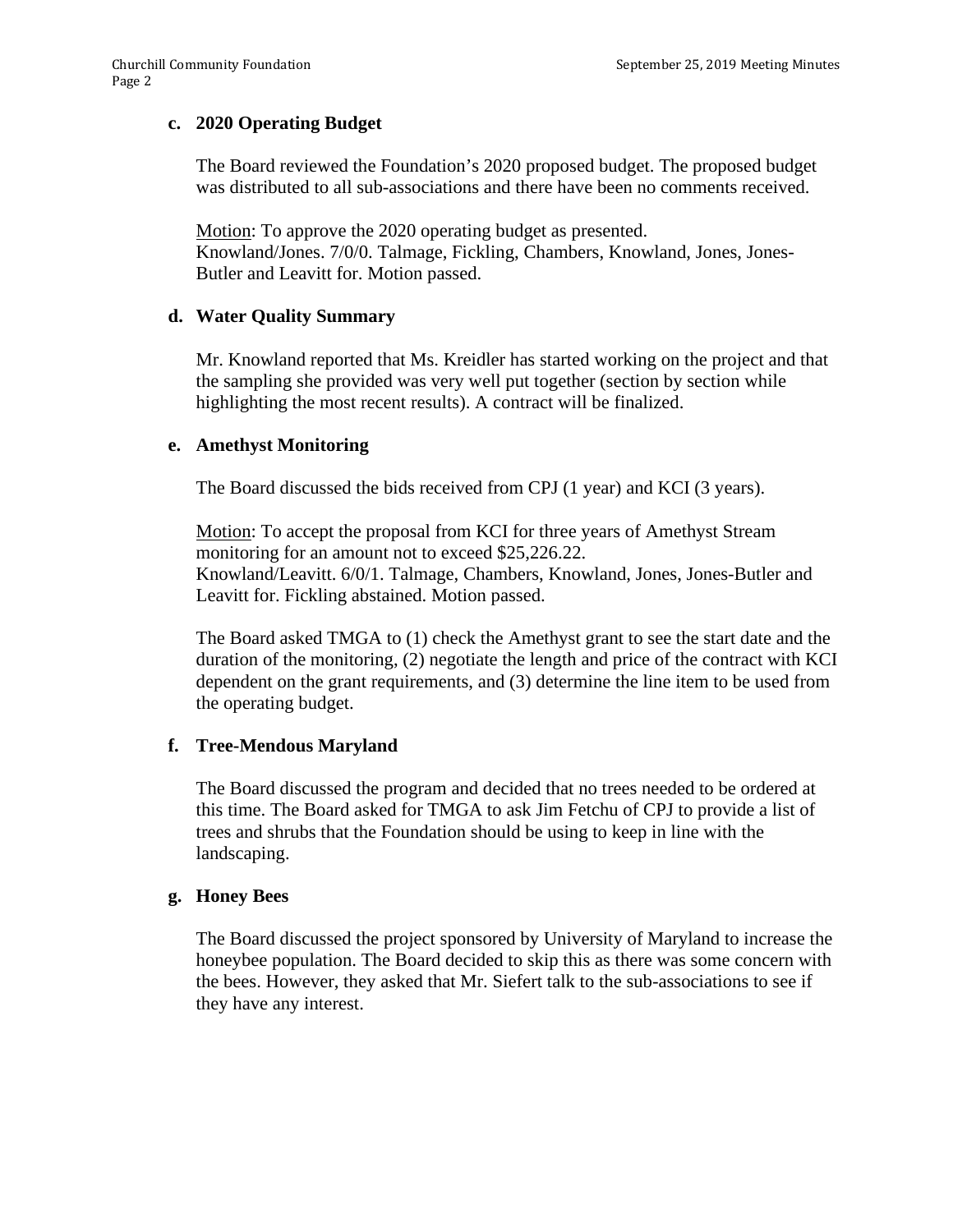# **h. Meadow Bridge**

The Board discussed the bridge replacement. One bid from CPJ was presented at tonight's meeting and KCI will be submitting one, as well.

Motion: To accept in principle the proposal for the CVS bridge design to not exceed \$12,150 and to authorize Mr. Siefert to accept additional bids up to 10/2/19. The bid that is the best value will be accepted.

Knowland/Chambers. 7/0/0. Talmage, Chambers, Fickling, Knowland, Jones, Jones-Butler and Leavitt for. Motion passed.

# **i. Operating Checklist/Pending Projects**

The Board reviewed the operating checklist and pending projects.

## **III. Old Business**

# **a. Dam Pipe**

We are still waiting on what the Foundation's attorney, Jeremy Tucker, has found out about the ownership/responsibility of the pipe that runs under the dam. Mr. Siefert will follow up with Mr. Tucker.

## **b. Paving of Path**

The Board inquired if the path has been marked and when the paving will start. TMGA to follow up.

## **IV. New Business**

## **V. Next Meeting**

The next meeting of the Board of Directors for the Churchill Community Foundation will be Wednesday, October 30, 2019 at 7:30 p.m. at the Waters Landing Community Center.

## **VI. Adjournment**

Motion: To adjourn the September 25, 2019 Board meeting at 8:45 pm. Knowland/Jones-Butler. 6/0/0. Talmage, Fickling, Chambers, Knowland, Jones, Jones-Butler and Leavitt for. Motion passed.